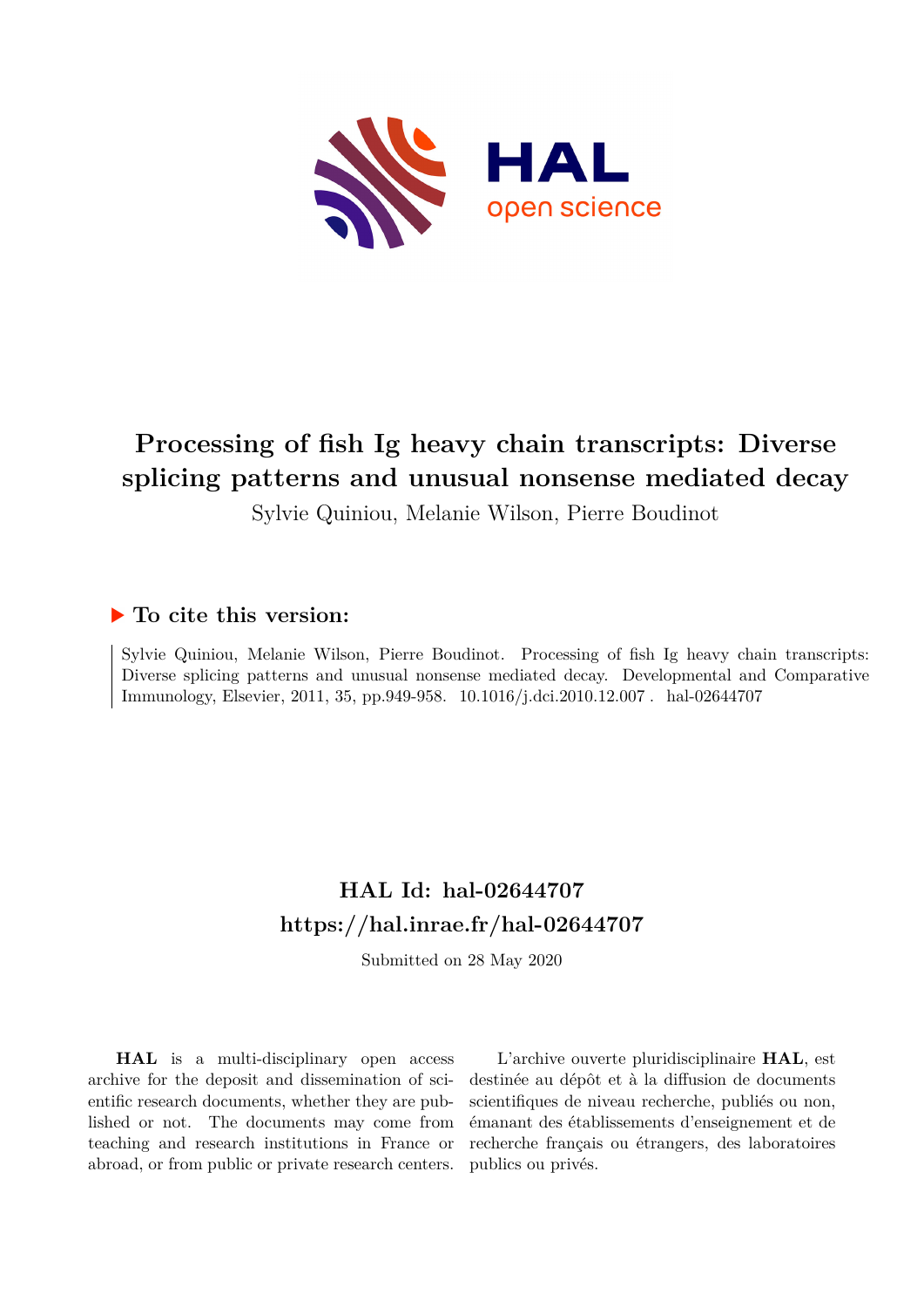Contents lists available at [ScienceDirect](http://www.sciencedirect.com/science/journal/0145305X)



Review

Developmental and Comparative Immunology



journal homepage: [www.elsevier.com/locate/dci](http://www.elsevier.com/locate/dci)

## Processing of fish Ig heavy chain transcripts: Diverse splicing patterns and unusual nonsense mediated decay

### Sylvie M.A. Quiniou<sup>a</sup>, Melanie Wilson<sup>b</sup>, Pierre Boudinot<sup>c,\*</sup>

<sup>a</sup> USDA-ARS, Catfish Genetics Research Unit, Stoneville, MS 38776, USA

<sup>b</sup> University of Mississippi Medical Center, Dept of Microbiology, Jackson, MS 39216, USA

<sup>c</sup> INRA, Unité de Virologie et Immunologie Moléculaires, 78352 Jouy-en-Josas Cedex, France

#### article info

Article history: Available online 17 December 2010

Keywords: Fish Immunoglobulin Splicing NMD IgM IgD IgT

#### **ABSTRACT**

While the diversification of the antigen-binding sites is realized by genomic VDJ rearrangements during B cell differentiation, different forms of immunoglobulin (Ig) heavy (H) chains can be produced through multiple splicing pathways. In most vertebrates, the secreted (S) and membrane (Mb) forms of IgM chain are created by alternative splicing through usage of a cryptic splice site in  $C\mu A$  allowing the junction to the TM exon. The processing pattern for Igµ is different in teleosts, which generally use the Cµ3 donor site instead. In ancient fish lineages, multiple unusual splicing patterns were found for Ig H chain, involving donor sites that do not always follow the classical consensus. The production of IgD versus IgM H chains seems to be generally realized by alternative splicing in all vertebrates, but typical teleost IgD H chains are chimeric and contains a C $\mu$ 1 domain. Together, these observations raise questions on how different fish regulate RNA splicing and if their splicing machinery is especially complex. A preliminary scan of the zebrafish and stickleback genomes provides evidence that gene orthologs to the mammalian main splice factors are highly conserved as single copy genes, while the snRNPs U repertoire may be different and may explain other particular features of RNA processing in fish.

© 2010 Elsevier Ltd. All rights reserved.

#### **Contents**

|      |                                                                                                                                | 949 |  |  |
|------|--------------------------------------------------------------------------------------------------------------------------------|-----|--|--|
| 2.   |                                                                                                                                |     |  |  |
| 2.1. |                                                                                                                                | 950 |  |  |
| 2.2. |                                                                                                                                | 950 |  |  |
| 2.3. | Diverse patterns of splicing of $\lg \mu$ chain transcripts in ancient fish lineages and atypical splicing sites: Do fish have |     |  |  |
|      |                                                                                                                                | 951 |  |  |
| 3.   |                                                                                                                                |     |  |  |
| 3.1. |                                                                                                                                | 951 |  |  |
| 3.2. |                                                                                                                                | 952 |  |  |
|      |                                                                                                                                | 954 |  |  |
| 4.1. | The NMD pathway and the elimination of Ig and TCR transcripts with premature stop codons in mammals                            | 954 |  |  |
| 4.2. | High frequency of sterile transcripts of Ig/TCR in fish is due to out of frame junctions. Is the fish NMD system altered       |     |  |  |
|      |                                                                                                                                | 954 |  |  |
|      |                                                                                                                                | 956 |  |  |
| 957  |                                                                                                                                |     |  |  |
| 957  |                                                                                                                                |     |  |  |
| 5.   |                                                                                                                                |     |  |  |

#### **1. Introduction**

The protein coding sequences of the majority of eukaryotic genes are interrupted by non-coding sequences termed introns. Since its discovery in 1977, the process of RNA splicing, which removes introns from newly synthesized RNAs, appears as the major regulatory and diversifying mechanism in gene expression.

<sup>∗</sup> Corresponding author. Tel.: +33 1 34652585; fax: +33 1 34652591. E-mail address: [pierre.boudinot@jouy.inra.fr](mailto:pierre.boudinot@jouy.inra.fr) (P. Boudinot).

<sup>0145-305</sup>X/\$ – see front matter © 2010 Elsevier Ltd. All rights reserved. doi:[10.1016/j.dci.2010.12.007](dx.doi.org/10.1016/j.dci.2010.12.007)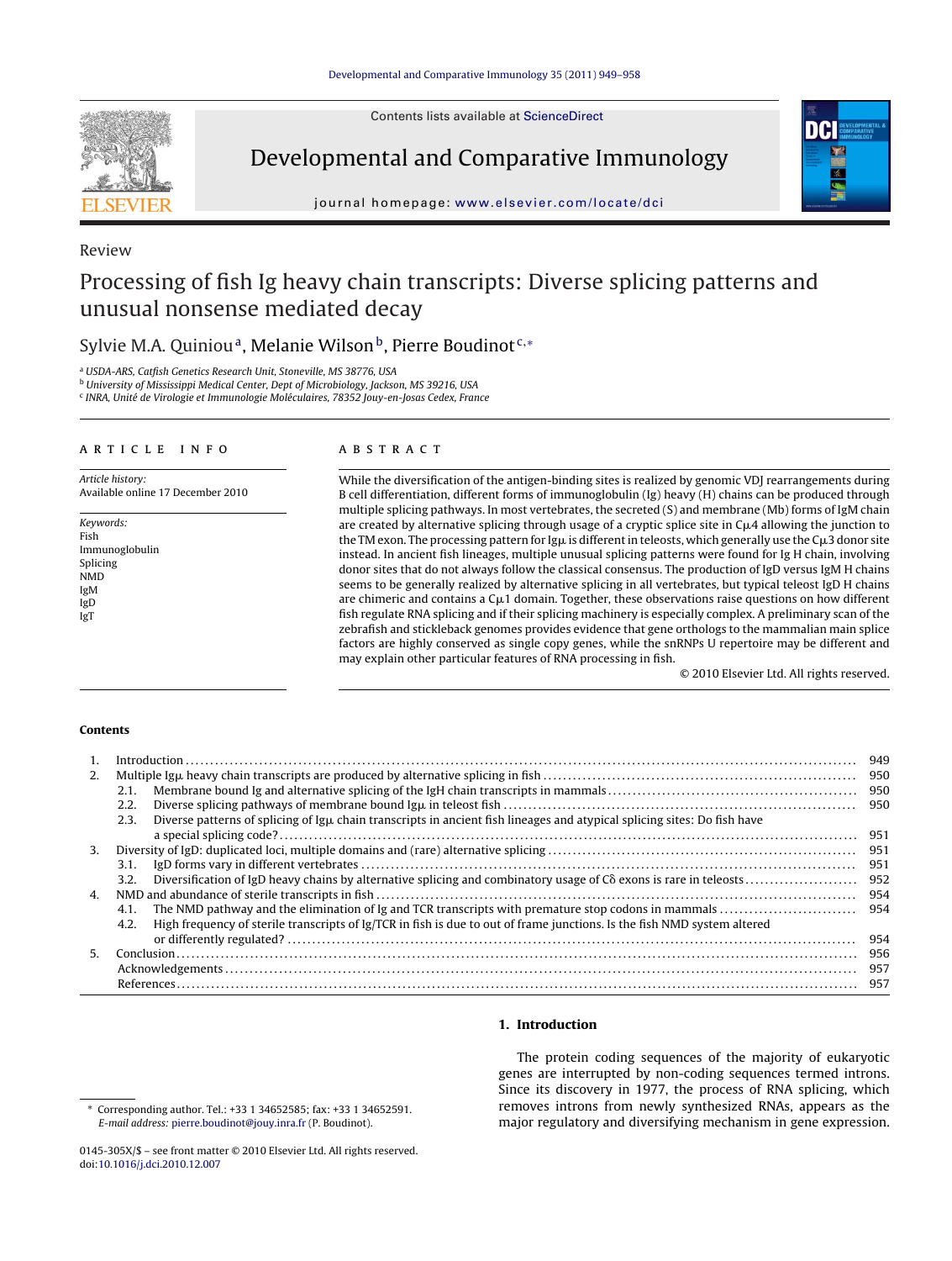The splicing process is operated by the spliceosome, a large and dynamic RNP-based machinery, and it is this RNA/protein complex that insures not only accuracy of splice site recognition, but through the choice of the site conveys a flexibility that leads to a diversity of alternatively spliced transcripts. Many multi-exon genes are spliced into multiple isoforms and as expected the resulting transcriptome is dependent upon the cell type and expression context. Thus, alternative splicing controls cellular processes by adjusting protein isoform repertoire in response to varying cellular conditions. This tissue- and context-dependent alternative splicing is determined by trans-acting proteic factors, cis-acting motifs present in the transcripts, and also by other parameters such as RNA secondary structure. However, the control of the alternative "splicing code" is still not entirely deciphered (Barash et al., 2010). Currently, even though the first global attempts to establish a comprehensive set of predictive rules for alternative splicing are very promising, they do not account for 100% of observed transcribed splice variants. To be complete, the splicing code should also predict the alternative splicing induced by environment effects on cell biology. For example, this is particularly relevant for immune response genes that change their splicing pattern depending upon the cell activation state.

The genes of immunity, especially those involved in pathogen sensing or cell–cell interactions, are frequently highly diversified to cope with the huge variability of the ligands that they must recognize. In vertebrates, diversification mechanisms are not dependent on alternative splicing, but rather typified by those that generate immunoglobulins (Ig), i.e. RAG based VDJ rearrangement, gene conversion and somatic hypermutation, processes first discovered in mammals (reviewed in Max (2009)). In contrast, the best example of diversification generated by alternative splicing is perhaps the crustacean and insect Down syndrome cell adhesion molecule (Dscam) gene, which uses combinatorial splicing of alternative exons to generate tens of thousands of protein isoforms (Schmucker et al., 2000; Wojtowicz et al., 2004; Brites et al., 2008) and have variable functions as axon-guidance proteins and as antigen receptors possibly involved in immunity (Dong et al., 2006). Alternative splicing in Dscam can modulate the extracellular receptor moiety, the transmembrane segment as well as the cytoplasmic tail by differential usage of exons containing activating or inhibitory tyrosine based immuno-modulatory motifs (Brites et al., 2008). However, it is also important to emphasize that alternative splicing plays a key role in gnathostome Ig expression in determining the fate of membrane (Mb) bound Ig versus secreted (S) Ig and in some cases the expressed Ig heavy (H) chain isotype (Ig $\mu$  versus Ig $\delta$ ) of the molecule (reviewed in Max (2009)).

Among gnathostomes, the splicing rules of Ig H transcripts in "fishes"<sup>1</sup> show interesting peculiarities, which may shed light on the mechanisms and variations of the vertebrate splicing machinery: (1) although fish possess a limited number of isotypes (IgM, IgD and IgT/Z) they show a large diversity of splicing patterns leading to diverse IgH isoforms. (2) It has been observed that Ig pre-mRNA containing premature STOP codons introduced by outof-frame VDJ recombination are not as efficiently eliminated in teleost fish as they are in mammals. The process responsible for this elimination – the nonsense mediated decay (NMD) – is in fact tightly connected to the splicing process and protects the cell from the detrimental effects of truncated – often dominant negative – proteins (Wilkinson, 2005).

This review will focus on the particularities of the Ig transcript processing by splicing and NMD pathways in fish and their evolutionary implications.

#### 2. Multiple Igµ heavy chain transcripts are produced by **alternative splicing in fish**

#### 2.1. Membrane bound Ig and alternative splicing of the IgH chain transcripts in mammals

In mice and humans, S- and Mb-IgM H chains are produced from the same transcript through alternative splicing. This process is regulated during B cell development; mRNA encoding the Mb-IgM H chain predominates at the first stages of B cell differentiation while S-Igµ transcripts are most abundant in plasma cells. This "switch" is the end result of a regulation process involving splice site choice as well as cleavage and polyadenylation site choice. An S-Igµ transcript is produced when the mRNA is cleaved and polyadenylated between the constant (C) region domain  $C\mu4$  and the transmembrane (TM) exons, while the use of a cryptic splice site located within  $C\mu 4$  with the 3' acceptor site of the TM1 exon leads to Mb-IgM expression. Furthermore, regulation of Igµ expres- $\sin$  does not require  $\lg\mu$  gene-specific splice sequences, since the balance is maintained when the Ig $\mu$  splice sites are replaced by exogenous splice sequences (Peterson, 1992; Seipelt et al., 1998). Also, the balance of S-Igµ and Mb-Igµ expression is controlled by both cis-acting sequences and regulatory components of the splicing machinery acting in trans (Edwalds-Gilbert et al., 1997; Zhao et al., 1999; Takagaki et al., 1996).

#### 2.2. Diverse splicing pathways of membrane bound Ig $\mu$  in teleost fish

While Xenopus and cartilaginous fish also possess a cryptic splice site encoded within their  $C\mu 4$  and process S-Ig $\mu$  and Mb-Igµ in a matter similar to that of mammals (Ross et al., 1998), another processing pattern for Igµ was discovered in teleosts in 1990. Mb-Igµ transcripts were shown to have the TM exons spliced directly to the donor site located at the 3' end of the  $C\mu 3$  exon instead of having the TM1 exon spliced to a cryptic donor splice within Cµ4. This pathway was first described in the channel catfish, *Ictalurus punctatus*, where it was also shown that the  $C\mu4$ internal cryptic splicing site is missing. Thus, catfish Mb-Ig $\mu$  H chain lacks the  $C\mu 4$  domain, while the S-Ig $\mu$  H chain still contains it. This pathway was later described in many other teleost species, including rainbow trout, Oncorhynchus mykiss, Atlantic cod, Gadus morhua, and common carp, Cyprinus carpio L., to name a few, and this "atypical Mb-Igµ splicing" appears to be the general rule followed by teleost fish (van Ginkel et al., 1994; Lee et al., 1993; Bengten et al., 1991) since the  $C\mu$ 4 exon lacks an effective cryptic splice site. The only exceptions reported to date are (1) a VDJ–C $\upmu$ 1–TM1–TM2 Mb-Ig $\upmu$  transcript recently identified in zebrafish, which is probably produced by alternative splicing (Hu et al., 2011) and (2) the particular pattern reported in Antarctic fishes (see below). Importantly, as was demonstrated in the catfish model, the VDJ–Cµ1–Cµ2–Cµ3–TM1–TM2 Mb-Igµ form does not inhibit B cell signal transduction since peripheral blood leukocytes (PBL) exhibit rapid intracellular phosphorylation events, calcium flux and proliferation in response to anti-IgM stimulation (van Ginkel et al., 1994). Also, a typical conserved antigen receptor transmembrane (CART) motif (Campbell et al., 1994), which is critical for the interactions of membrane bound Igs with B cell signaling accessory molecules, can be observed in the TM region of all teleost Mb-Igµ cDNAs examined to date and since the intracytoplasmic tail of teleost Mb-Igµ. H chains resembles mammalian Mb-Igµ and consists of only three amino acids, it was predicted that like all the mammalian Mb-Ig isotypes, teleost Mb-Igµ cannot alone transduce an activation signal. In other words, fish Mb-Igµ must associate with signaling transducing molecules comparable to CD79a and CD79b. More recently, orthologs of CD79a and CD79b containing conserved immune-receptor tyrosine-based

<sup>&</sup>lt;sup>1</sup> The term "Fish" designates here the Actinopterygii, including ancient lineages such as Chondrostei (Bichirs, Sturgeons), Holostei (gar, bowfin) as well as the large group of teleosts.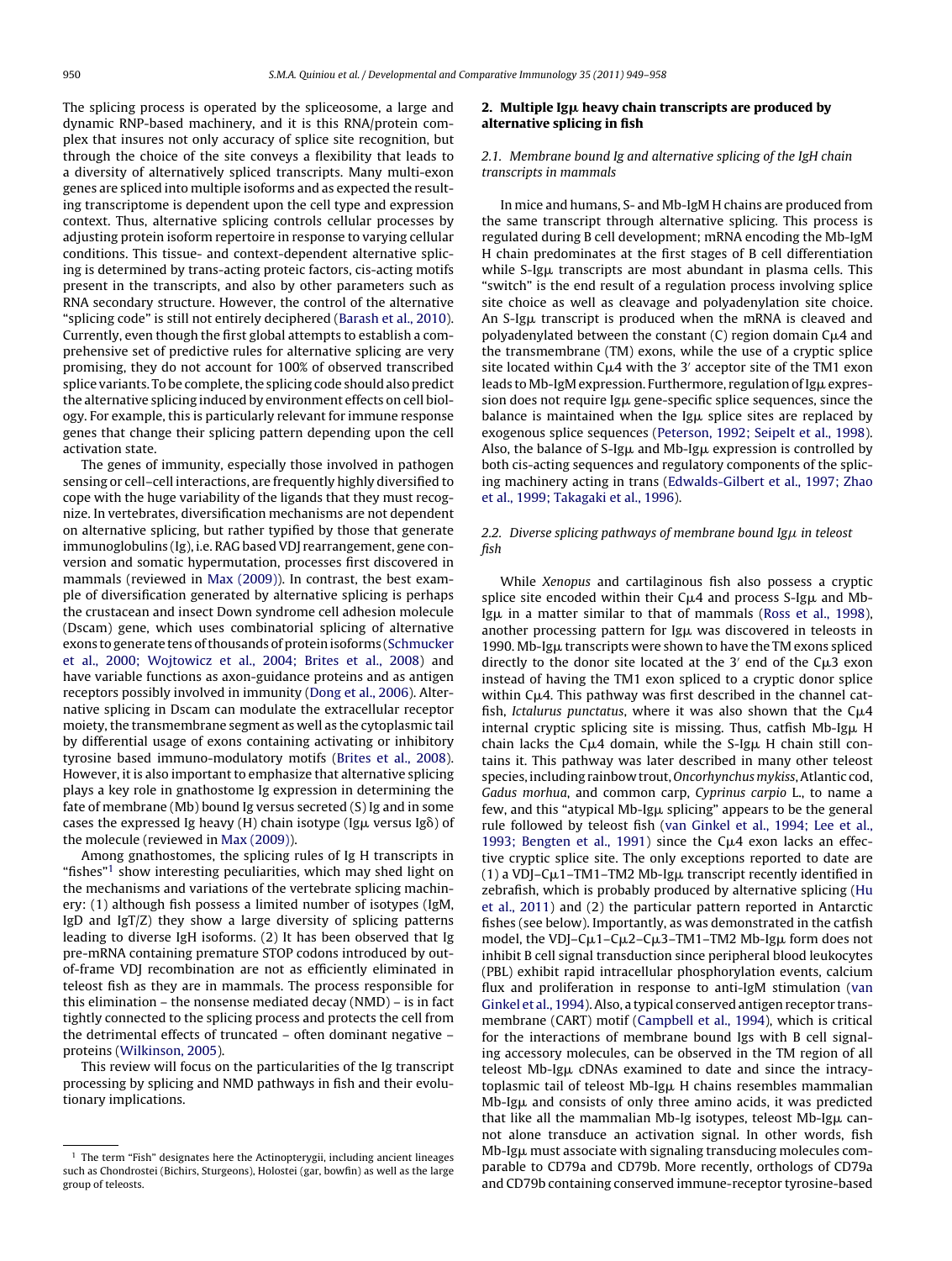activation motifs (ITAM) have been identified in pufferfish, Fugu rubripes, rainbow trout, stickleback, Gasterosteus aculeatus, catfish and zebrafish (Guselnikov et al., 2003; Sahoo et al., 2008; Lundqvist et al., 2009; Hu et al., 2010) and in studies using catfish clonal B cells it was demonstrated that epitope-tagged CD79a and CD79b are non-covalently associated with Mb-Igµ. Therefore, teleost fish do express functional B cell receptors (BCR).

Another group of teleost fish, the Antarctic Notothenioids, exhibits yet a different Mb-Igµ mRNA splicing pattern. In 2003, it was found that rockcod, Notothenia coriiceps, Mb-Igµ transcripts lack both  $C\mu 3$  and  $C\mu 4$  domains and the TM exons were spliced directly to the 3' end of the C $\mu$ 2 domain (Ota et al., 2003). More recently, a comprehensive sequencing study of 13 species of Notothenoids (Coscia et al., 2010) showed that, like the rockcod, the majority of these species also expressed Mb-Igµ transcripts lacking both C $\mu$ 3 and C $\mu$ 4 exons. In addition, genomic analyses also revealed the presence of two exons consisting of 39-nucleotides (RA and RB), between the C $\upmu$ 3 and TM1 exons (Coscia et al., 2010). These exons are flanked by type-1 splicing signals (predicted to be spliced by U1, U5, U2 snRNPs) and in Mb-Igµ transcripts these short exons are spliced to C $\mu$ 2 on their 5' side and to TM1 on the 3' side. The inclusion of RA and RB in Mb-Igµ creates an elongated extracellular membrane-proximal domain. A third putative exon termed RC has also been found upstream of RB, but it is not included in any of the mature mRNA transcripts sequenced to date. This unusual Ig structure and splicing pattern is due to a large genomic insertion in the Igµ gene locus that occurred during the radiation of the teleost and the major cooling period of the Antarctic. The finding of this splicing pattern in most of the Antarctic Notothenioids supports the idea of adaptive selection of IgM during Notothenioid evolution proposed by Ota et al. (2003).

#### 2.3. Diverse patterns of splicing of Ig $\mu$  chain transcripts in ancient fish lineages and atypical splicing sites: Do fish have a special splicing code?

When species belonging to ancient fish lineages were examined, a diversity of splicing patterns of the Mb-Ig $\mu$  transcripts was observed. Two holosteans, the bowfin, Amia calva, and the longnose gar, Lepisosteus osseus, use the teleostean pathway to produce Mb-Ig $\mu$  (C $\mu$ 3  $\rightarrow$  TM1) via a conserved cryptic site located in the middle of the C $\mu$ 3 exon to produce a shorter Mb-Ig $\mu$  transcript as well as the mammalian pathway ( $C\mu$ 4 $\rightarrow$  TM1) (Wilson et al., 1995a, 1995b). The splicing signals of the cryptic or canonical sites in the Mb-Igµ sequence of these two species are generally compatible with the type 1 consensus splice sites which suggests that there is conservation of splicing machinery. However, it is currently unknown how the ratio between the different spliced forms of Ig $\mu$ is regulated by the splicing machinery. In another lineage of ancient fish, the chondrosteans, it was also found that Mb-Ig $\mu$  transcripts were spliced using several pathways. In Siberian sturgeon Mb-Ig $\mu$ transcripts, the TM1 exon can be spliced to three possible donor sites: (1) a cryptic site at the end of C $\mu$ 4, (2) a cryptic site at the end of C $\mu$ 3, or (3) the donor splice at the 3'-end of C $\mu$ 1. The resulting IgM H chains therefore would contain four, two and a half, or only one Cµ domain(s), respectively (Lundqvist et al., 2009). The shortest Mb-Ig $\mu$  splice variant, C $\mu$ 1  $\rightarrow$  TM1, was found to be restricted to Mb-Igµ transcripts expressing VH2 segments, while the other two Mb-Igµ variants were found to express members of all of the sturgeon VH families (Lundqvist et al., 2009). In general, the splicing of all vertebrate Igµ exons follows the classical GT/AG rule. However, in the Siberian sturgeon the cryptic  $C\mu 3 \rightarrow T M1$  pathway uses a unique combination of donor, branch, and acceptor sites. The  $C\mu 3$ donor site is reminiscent of a type 2 donor site, but type 2 branching and acceptor sites were not found at the expected positions upstream or at the 5' end of the TM1 exon, respectively. Since type 2 splice sites are usually conserved even in fish, the sturgeon  $C\mu$ 3–TM1 intron may belong to a new third set of introns, that has evolved in the polyploid context of the Siberian sturgeon genome (Vasil'yev et al., 1981). Fig. 1 shows the different vertebrate Mb-Igµ splicing patterns as represented in the context of the phylogenetic tree of tetrapods and "fish" groups (Janvier et al., 1996). Not only is the TM1 exon splice to the  $C\mu$ 4 exon internal cryptic donor site the generally accepted Mb-Igµ splicing rule in all tetrapods, it also appears to be an ancestral characteristic. The only exception occurs in the fishes (i.e. Actinopterygii). Notably, the finding of additional Mb-Ig $\mu$  splicing pathways in the actinopterygians suggests that the Mb-Ig $\mu$  splicing pathways were subjected to various modifying processes several times during evolution. This diversification of Mb-Igµ splicing pathways in "ancient fish," followed by a general standardization in teleosts may be related to the genome duplication episode that occurred after the separation of fish and tetrapod lineages (Jaillon et al., 2004). Briefly, the genome duplication could have modified the repertoire of splicing factors or snRNAs involved (see below). Interestingly, transfection studies in catfish and mouse plasmacytoma cell lines demonstrated that mouse B cells process normal catfish Mb-Igµ transcripts, i.e. VDJ–Cµ1–Cµ2–Cµ3–TM1–TM2 mRNA, while catfish B cells could not process mouse Mb-Igµ transcripts (Ross et al., 1998). These findings indicate that even though the core machinery is indeed partly conserved between mammals and fish, a specialization of both machinery and genomic motifs must have occurred during evolution.

#### **3. Diversity of IgD: duplicated loci, multiple domains and (rare) alternative splicing**

#### 3.1. IgD forms vary in different vertebrates

IgD was first identified in humans and rodents and early on it was shown that IgM and IgD are co-produced through alternative splicing of a long pre-mRNA containing the VDJ region, the  $C\mu$  exons and the  $C\delta$  exons (Goding and Layton, 1976; Martin et al., 1976; Blattner and Tucker, 1984; Maki et al., 1981; Rowe and Fahey, 1965; Van Boxel et al., 1972; Abney and Parkhouse, 1974). Accordingly, IgD was found expressed mainly on naive mature B cells, which are IgM<sup>+</sup>/IgD<sup>+</sup>. Even so, it has been demonstrated that humans have a population of IgD+-only B cells (IgM−/IgD+) predominantly associated with the upper respiratory tract mucosa that undergo class switch to express IgD by using a cryptic switch region found between the  $C\mu$  and  $C\delta$  genes (White et al., 1990; Owens et al., 1991; Kluin et al., 1995). Also, since IgD had not been found in birds or in other mammals, it was long considered to be a recent evolved Ig isotype, only expressed by primates and rodents. However, in the 1990s, IgD-like sequences were identified in teleosts (Wilson et al., 1997; Hordvik et al., 1999), but because these IgD molecules were predicted to lack a true hinge and were larger in size than mouse and human IgD, there was some debate if teleost IgD was a true ortholog of mammalian IgD. Notably, several lines of evidence have now established that IgD constitutes the second primordial isotype expressed in most gnathostomes (Ohta and Flajnik, 2006). First in 2002 and 2003, the discovery of IgD in cow, sheep, and pig, clearly demonstrated that IgD in mammals is not restricted to rodents and primates (Zhao et al., 2002, 2003). Second, long forms of IgD, which also lack a hinge have been described in Xenopus (Zhao et al., 2006) and in reptiles (Gambon-Deza and Espinel, 2008; Wei et al., 2009), which suggests that the IgD isotype is probably general to tetrapods, albeit it is apparently missing in birds and some mammalian species (e.g. rabbits (Lanning et al., 2003)). Third, more recently, a homolog of IgD with 10  $C\delta$  domains and no hinge was identified in platypus, Ornithorhynchus anatinus, which confirmed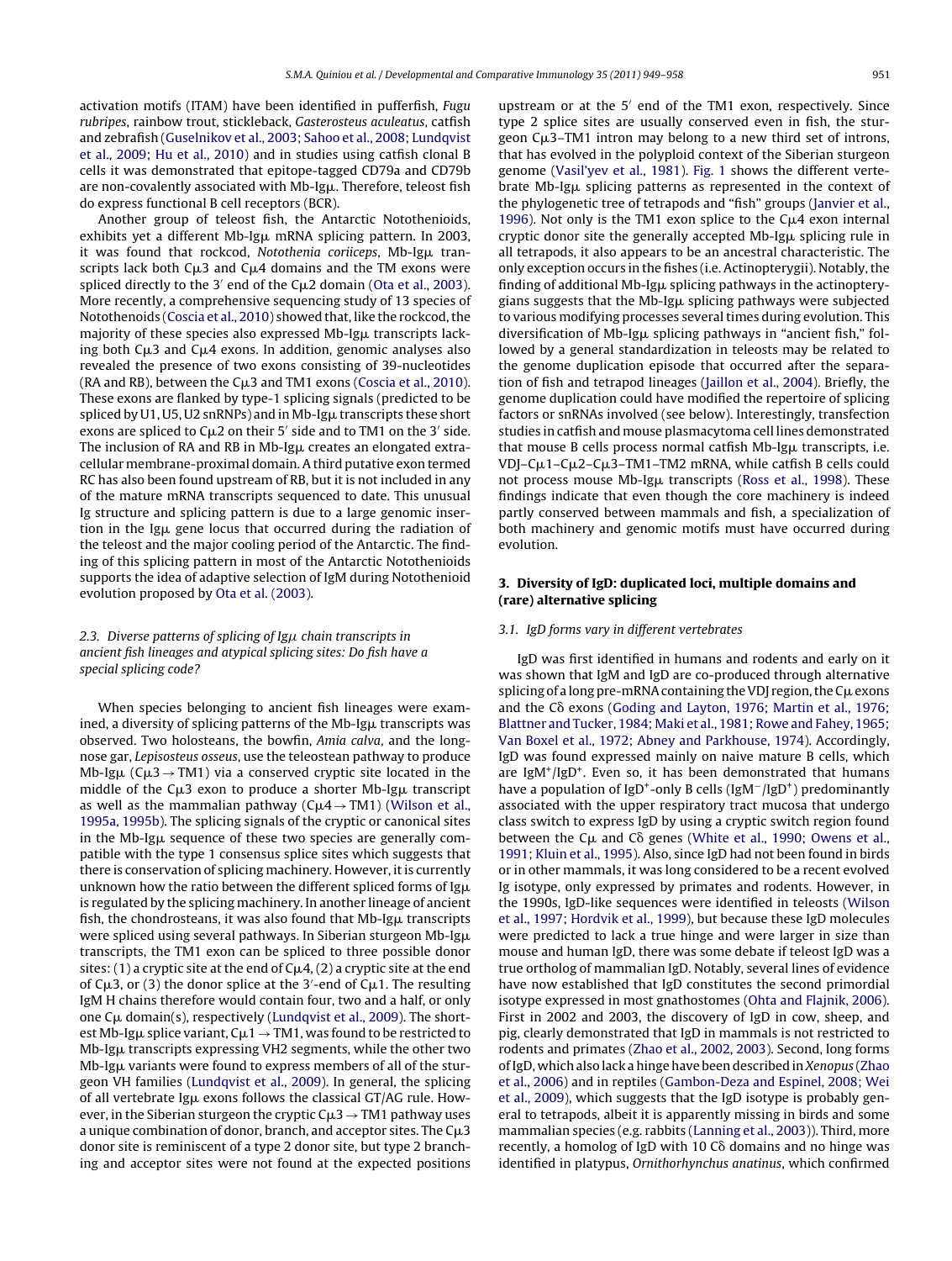



**Fig. 1.** Schematic representation of RNA splicing pathways for the transcripts of the Igµ genes in different fishes and in tetrapods. The transcripts for the heavy chain of the secreted forms of IgM contains the four Cµ domains in all vertebrates studied so far, and a polyA site located 3' of the Cµ4 exon is used. The transcripts for the heavy chain of the membrane bound forms of IgM are spliced following diverse patterns represented in the figure.

that IgD was present in the common ancestor of mammals (Zhao et al., 2009). Finally, the demonstration that the genes encoding the IgW H chain of sharks and skates were orthologs of IgD H chains provided definitive evidence of the ancestral nature of the IgD isotype (Ohta and Flajnik, 2006).

Interestingly, while IgM exhibits a relatively stable structure in all gnathostomes, IgD shows a much higher plasticity (Ohta and Flajnik, 2006). Briefly, IgD H chains show important structural variations between the different lineages of vertebrates, including varying numbers of Cô domains, the presence or absence of a hinge region, and the inclusion of the C $\upmu$ 1 or a C $\upmu$ 1-like domain as the first C domain (see below). Furthermore, in some species, the IgD H chains are also diversified by usage of multiple alternative splice sites in B cells, following different pathways. This is specifically demonstrated in the nurse shark, Ginglymostoma cirratum, and horn

shark, Heterodontus francisci, where the alternative splicing of TM exons to the  $C\delta4$  or  $C\delta2$  exons leads to two distinct Mb-IgD (or Igw) transcripts. Additionally, other splicing pathways produce two forms of S-IgD transcripts. Here it is important to note that while it is well documented that the chondrychtian Ig isotype repertoire is enriched by alternative splicing of IgD-like, NAR, and even IgM pre-mRNAs (Rumfelt et al., 2004), much less is known concerning to what extent splicing diversification contributes to the Ig isotype repertoire in teleost fish.

#### 3.2. Diversification of IgD heavy chains by alternative splicing and combinatory usage of  $C\delta$  exons is rare in teleosts

The first teleost IgD sequence identified was from the channel catfish. It was originally identified as a cDNA consisting of a rear-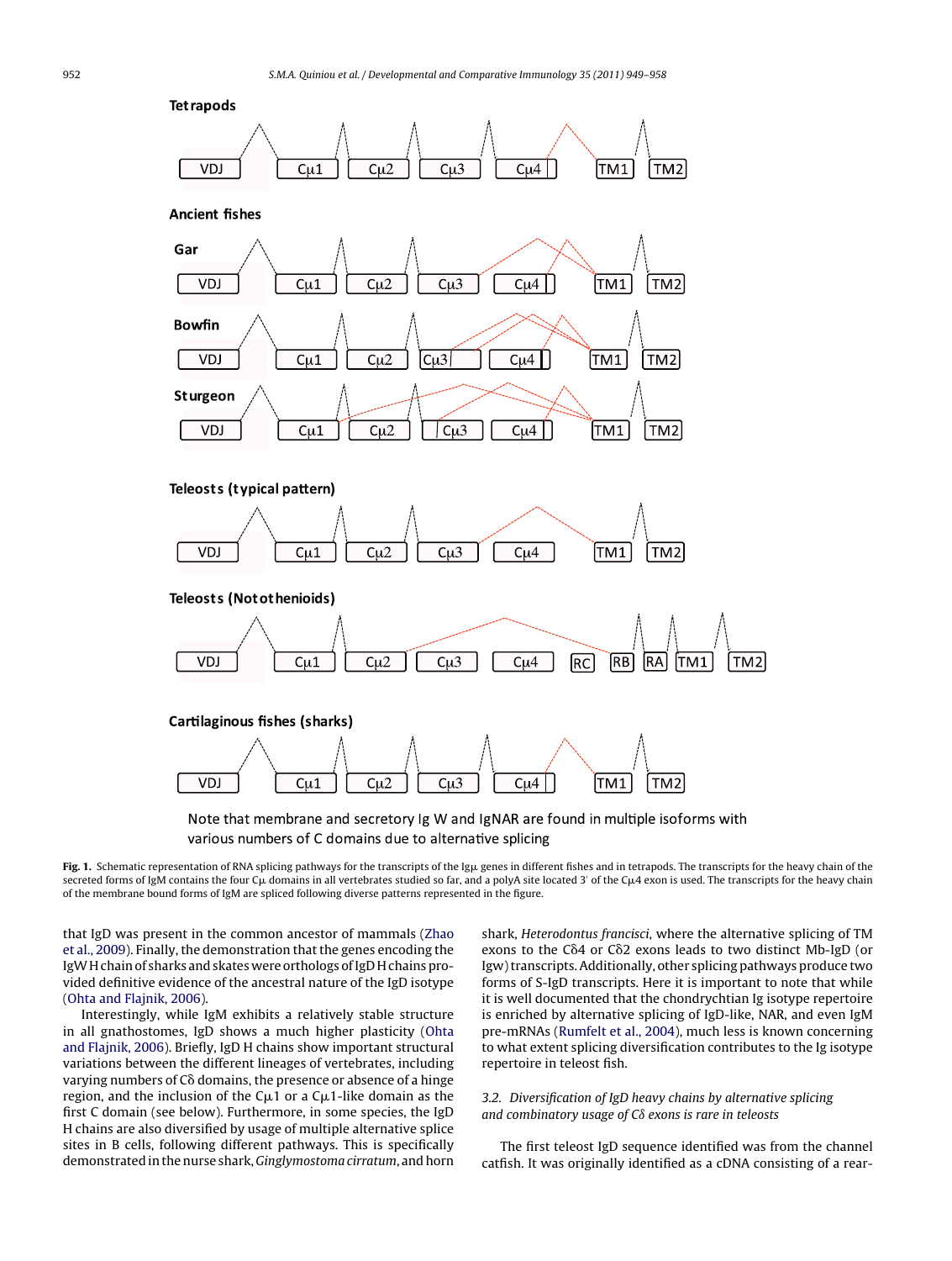ranged VDJ spliced to the C $\mu$ 1 domain, followed by seven CH $\delta$ domains, some of which exhibited similarity to mammalian Ig domains, a TM region, and a short charged cytoplasmic tail (Wilson et al., 1997). Reasons for classifying this cDNA as an Ig<sub>o</sub> transcript included the co-expression of Ig $\delta$  and Ig $\mu$  in some, but not all, catfish B cells, and the finding of the Ig $\delta$  gene approximately 1.5 kb downstream of the Ig $\mu$  gene in the catfish IgH locus (Martin et al., 1976; Hordvik et al., 1999). Moreover, the fact that catfish IgD was chimeric and that all membrane Ig<sub>o</sub> transcripts consistently included the first C $\upmu$ 1 domain between the rearranged VDJ and the  $C\delta1$  domain implied that catfish IgD was produced by an unusual pathway of RNA processing, a process similar to the alternative pathway of RNA processing of mammalian mature IgD transcripts. However, catfish IgD differed from eutherian IgD by the inclusion of the C $\upmu$ 1 domain, the large number (seven) of C $\delta$  domains, and by the absence of a hinge. The inclusion of seven or more Ig<sub>o</sub> domains and the absence of a hinge are also conserved features in amphibian, reptile, shark and platypus IgD. While the elongated stalk-like structures of these IgD forms are predicted to be un-flexible, it seems likely that these molecules could bend. In comparison, mammalian (i.e. eutherians) IgD molecules are shorter with very flexible hinge regions. Another unique feature concerning catfish IgD is that Mb-IgD and S-IgD forms are encoded by different Ig<sub>o</sub> genes separated by approximately 735 kb (Bengten et al., 2006). These two genes are almost identical, except for their terminal exons. The Mb-IgD is encoded by an Ig<sub>o</sub> gene termed IGHD1, which ends in a typical transmembrane exon and the S-IgD is encoded by an Ig $\delta$ gene termed IGHD3, which ends in a secreted exon. Both genes are associated with functional enhancers (Bengten et al., 2002). A similar IGH organization also occurs in the pufferfish where the exons encoding secreted Ig<sub>o</sub> are found to be linked to a separate array of D and JH genes found 5' of the canonical array of D and JH genes linked to the Igµ and membrane Ig $\delta$  genes (Aparicio et al., 2002). Thus, catfish are not unique in their Igo gene arrangement and in catfish and pufferfish membrane IgD and secreted IgD are produced through the specialization of duplicated loci and not by alternative splicing. Importantly, anti-IgD monoclonal antibody (mAb) specific for the secreted IgD tail exon readily identifies IgD in catfish serum and a second anti-IgD mAb specific for the C<sub>02</sub> domain detects membrane IgD on catfish B cells (Edholm et al., 2010).

IgD transcripts and/or genes have been identified in variety of teleosts, including Atlantic salmon, Salmo salar, and Atlantic halibut, Hippoglossus hippoglossus (Hordvik, 2002), Atlantic cod, G. morhua (Stenvik and Jorgensen, 2000), pufferfish (Aparicio et al., 2002), Japanese flounder, Paralichthys olivaceus (Srisapoome et al., 2004) and grass carp, Ctenopharyngodon idella (Xiao et al., 2010). To date all teleost functional Mb-IgD transcripts contain the C $\upmu$ 1 exon making them chimeric. In Atlantic salmon, approximately 10% of the transcripts involving C $\delta$  do not contain C $\mu$ 1, however these transcripts seem to be sterile or partially spliced transcripts without VH and/or JH sequence (Yasuike et al., 2010). The inclusion of the Cµ1 exon was originally hypothesized by Wilson et al. (1997) to be necessary since it permits the IgD H chain to covalently associate with catfish IgL chains and more recently through the use of anti-catfish IgD mAbs, catfish Mb-IgD was shown to associate with IgL chains (Edholm et al., 2010). This inclusion of a C $\mu$ 1 or C $\mu$ 1like domain in IgD chains is not unique to the teleosts since the  $C\delta1$  domains of cow, sheep and pig exhibit >93% amino acid identity to the respective  $C\mu 1$  domain in each of these species (Zhao et al., 2002, 2003). Moreover, in the pig, IgD transcripts containing the C $\mu$ 1 domain instead of the C $\delta$ 1 domain can also be found. In this regard, it is interesting that affinity binding studies of different mammalian Ig isotypes suggests that CH1 domains may be involved in defining antigen–antibody affinity (Pritsch et al., 1996; Adachi et al., 2003).

The IgD genes have been analyzed in detail in several teleost species and the typical arrangement consists of seven unique Ig $\delta$  exons, with a repeated  $C\delta$ 2– $C\delta$ 3– $C\delta$ 4 block, followed by either a single TM exon or two TM exons (Bengten et al., 2006, 2002; Hordvik, 2002). In Atlantic salmon two IgD loci were identified, with a common structure of  $C\delta$ 1-( $C\delta$ 2- $C\delta$ 3- $C\delta$ 4)<sub>n</sub>- $C\delta$ 5- $C\delta$ 6- $C\delta$ 7-TM1-TM2, and the  $C\delta$ 2– $C\delta$ 3– $C\delta$ 4 block repeated three times (IgH-A) or four times (IgH-B) (Yasuike et al., 2010). While transcripts containing both TM1 and TM2 appeared to be the Mb-IgD form mainly expressed by Atlantic salmon, a splicing variant was identified where the TM2 exon was spliced directly to the  $C\delta6$  exon using the regular splicing sites (Hordvik, 2002). This alternative splicing is reminiscent of the pathway which produces a second form of IgE in human (Batista et al., 1996). In the grass carp the Ig $\delta$ genes also contain a repeated  $C\delta$ 2– $C\delta$ 3– $C\delta$ 4 block, but like in the catfish, there in only a single TM exon and the IgD H chain consists of  $(\delta1-(\delta2-\delta3-\delta4))2-\delta5-\delta6-\delta7-TM)$  (Xiao et al., 2010). Also in the grass carp, the intron between  $C\delta4.1$  and  $C\delta2.2$  has been lost, and the intron between  $C\delta 3.1$  and  $C\delta 4.1$  is much shorter than the one between  $C\delta 3.2$  and  $C\delta 4.2$ . In contrast, in the Atlantic cod the IgD locus seems to have been subjected to dramatic rearrangement events leading to the loss of the  $C\delta 3$ ,  $C\delta 4$ , C $\delta$ 5, and C $\delta$ 6 exons and a tandem duplication of the C $\delta$ 1–C $\delta$ 2 region (Stenvik and Jorgensen, 2000). Also, downstream of the two TM exons a truncated  $C\delta$ 7 exon is found and this remnant may be the result of another recombination event. The intron between the duplicated regions contains a short exon  $(\delta y)$ , which exhibits some similarity to the junctional sequence found between the hydrophilic spacer and the hydrophobic region of the TM sequence. Full-length Atlantic cod IgD transcripts therefore consist of VDJ–Cµ1–Cò1.1–Cò2.1–òy–Cò1.2–Cò2.2–Cò7–TM (Stenvik and Jorgensen, 2000). This IgD locus (and Mb-IgD splice form) is quite different from the typical IgD gene arrangement found in most teleosts studied to date, but such extensive rearrangement of the IgD locus may have occurred in other fish lineages. For example, in the Japanese flounder, no exon duplication was found in the IgD H chain locus (Srisapoome et al., 2004). In addition, a second "atypical" IgD locus is found in the pufferfish, in which the C1–C2–C3–C4–C5–C6 exons are duplicated instead of the C $\delta$ 2–C $\delta$ 3–C $\delta$ 4 exons. However, as previously shown for catfish, salmon, halibut and cod, pufferfish Mb-IgD transcripts also contain the  $C\mu$ 1 exon and no alternative Mb-IgD transcripts with varying numbers of Igo exons have been found (Saha et al., 2004). Here it should also be stated that S-IgD transcripts have not been found.

Thus, the variability/diversity of teleost IgD H chains sequenced to date appears to be mainly the result of gene duplications within or of the Ig<sub>o</sub> locus, rather than by specific RNA splicing pathways. Furthermore, the duplicated loci found in certain species can specialize in the production of the S- $\delta$  or Mb- $\delta$ , respectively, as in catfish. Overall, the number of  $C\delta$  exons also seems to be relatively stable in the different teleost species. Together, these observations suggest that the selective pressures leading to the different forms of IgW, NAR and IgM in sharks (and or skates) have not affected teleost IgD in the same way. Indeed, with so many  $C\delta$  exons included in teleost Mb-IgD and S-IgD transcripts combined with the occurrence of having very similar, or duplicated  $C\delta$  exons in transcripts – it would seem that the potential for IgD isotypic variation by alternative splicing would be very high. However, whether the current IgD data truly reflects a strict regulation of splicing of pre-mRNA transcribed from multiple duplicated loci can only be determined with more detailed analyses of different teleost B cell transcriptomes. In the future, it would also not only be of interest to examine the diversity of IgD transcripts in holosteans and chondrosteans, but to revisit or determine if teleosts other than the giant grouper,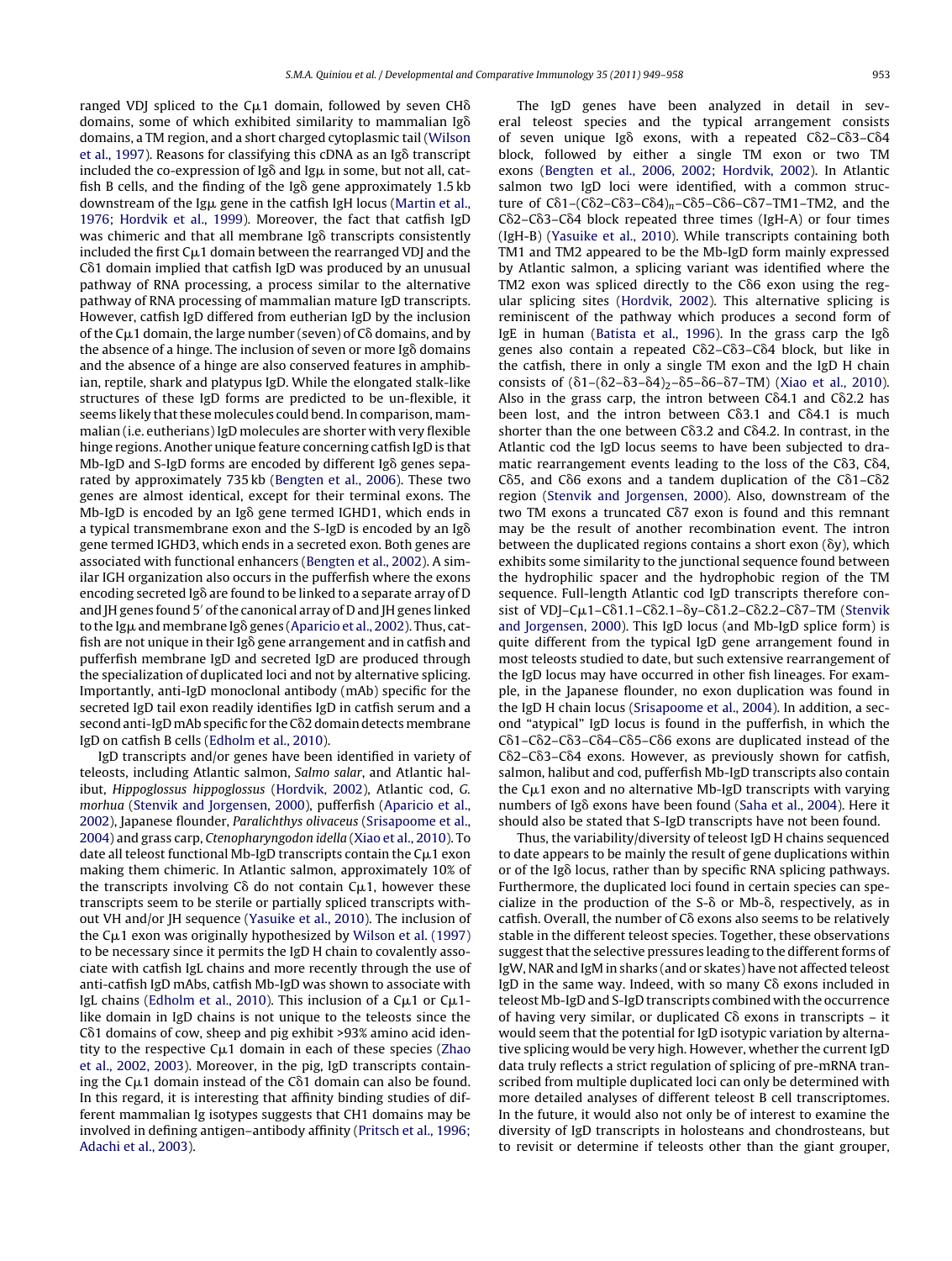Epinephelus itaira, express monomeric or (Fab)2-like IgM forms (Clem and McLean, 1975).

The third isotype identified in teleost is termed IgT/IgZ and recent studies demonstrate that it is important in mucosal responses against parasites (Zhang et al., 2010). In zebrafish and salmonids, IgT/Z transcripts appear to follow the Ig splicing rule since they consist of VDJ–C $\tau/\zeta$ 1–C $\tau/\zeta$ 2–C $\tau/\zeta$ 3–C $\tau/\zeta$ 4 – a TM or secreted tail (Hu et al., 2010; Danilova et al., 2005; Hansen et al., 2005; Tadiso et al., 2011). However, in other teleost species IgT/Z gene structure and organization can vary. For example, in fugu, the IgT/Z CH region consist of C $\tau/\zeta$ 1 and C $\tau/\zeta$ 4 domains separated by a hinge, followed by a TM region (Savan et al., 2005a) and in the common carp two Mb-IgT/Z subclasses have been described (Savan et al., 2005b). Common carp IgZ1 transcript resembles zebrafish and rainbow trout IgT/Z transcripts, while IgZ2 transcripts consists of VDJ–C $\upmu$ 1–C $\uptau$ /ζ4 – followed by a TM or secreted tail (Ryo et al., 2010). Since sequence analysis suggests that these two subclasses are encoded by different loci, it appears that the chimeric IgZ2 subclass is encoded by a rearranged duplicated loci rather than a product of alternative splicing. Therefore, it seems likely that the true picture for this Ig isotype, as for IgD, will likely become more complicated as more Ig sequences from different teleost become available and more duplicated loci are discovered (Yasuike et al., 2010).

#### **4. NMD and abundance of sterile transcripts in fish**

#### 4.1. The NMD pathway and the elimination of Ig and TCR transcripts with premature stop codons in mammals

Premature stop codons in ORF resulting in the production of truncated polypeptides may interfere with the protein functions, e.g. by forming dominant negative variants. To cope with this problem, the mutant mRNAs are quickly degraded through a pathway known as nonsense mediated mRNA decay (NMD) (Wilkinson, 2005; Chang et al., 2007a). The NMD involves a number of factors and is also regulated by cis-acting sequences. The first signal for NMD is a stop codon, but the process needs a second signal to recognize the stop codon as premature and to trigger RNA degradation. After splicing, a complex of proteins – the exon junction complex (EJC) – deposited at the exon–exon junction site, serves as the second signal required for NMD when it is found downstream of a stop codon. In mammals, the true STOP codon is generally located in the last exon and the translation complex therefore does not meet any EJC downstream. Premature stop codons located between the last exon/exon junction and the true STOP codon are therefore immune to NMD. In addition, due to its size the ribosome reaches the EJC when it reads the codon located 55 nt upstream of the exon/exon junction, therefore the complex cannot detect stop codons located 55 nt upstream the exon/exon junction as premature.

T-cell receptor (TCR) and Ig transcripts commonly harbor premature nonsense codons due to out of frame VDJ rearrangements and constitute prime targets of efficient NMD mechanisms. Indeed, in mammals these premature nonsense codon-bearing TCR (and Ig) transcripts are efficiently targeted to protect lymphocytes from the potentially adverse effects of the truncated receptors that would otherwise be produced: while theoretically 2/3 of VDJ junctions are out of frame, less than 5% are observed among cDNA sequences (Lozano et al., 1993). The 55 nt rule explained above is generally followed by all transcripts except those for TCRs (and most probably immunoglobulins). In TCR transcripts, nonsense codons have a "polar" effect on the strength of the NMD response that is determined by the distance to the last exon–exon junction rather than by a precise boundary position: the most 5' premature stop codons trigger a more robust response than the most 3 (Wang et al., 2002).

These observations indicated that the NMD pathway has probably several branches with variable efficiencies depending on the transcript class.

In contrast to the splicing machinery, the NMD pathway is not based on RNPs and various proteins have been demonstrated to be essential for NMD. For example, the UPF1, UPF2, and UPF3 proteins form the core NMD machinery, while SMG-1, SMG-5, SMG-6, and SMG-7 proteins mediate the phosphorylation and dephosphorylation cycle of UPF1 (reviewed in Chang et al. (2007a)). The EJC components have also been identified, and the EJC core consists of four proteins: Y14, MAGOH, eIF4AIII, and MLN51 (also known as BTZ or CASC3; reviewed in Chang et al. (2007a); or for a complete list, see Table 1). Other levels of regulation are also critical for the control of mRNA containing premature termination codons (PTCs). For example, a post-transcriptional switch tightly regulates UPF3A levels and the balance between UPF3A and UPF3B regulates the efficiency of the NMD process (Chan et al., 2009). Furthermore, a second pathway – distinct from the cytoplasmic NMD phenomenon – is also involved in the control of mouse  $TCR\beta$ mRNAs containing PTCs (Bhalla et al., 2009). This pathway results in nonsense  $TCR\beta$  mRNA being retained in the nucleus, because of a dramatic partitioning shift in the nuclear to cytoplasmic non $s$ ense TCR $\beta$  transcripts ratio, this response is termed the nonsense codon-induced partitioning shift (NIPS). Together, NIPS and NMD drastically reduce the levels of transcripts with premature stop codons in the cytoplasm. In human cells, NIPS was not exclusively  $observed$  just in TCR $\beta$  transcripts, but was found in various mRNAs, including  $\beta$ -globin and triose-phosphate isomerase (Chang et al., 2007b). As with NMD, the NIPS response involves factors UPF1 and eIF4AIII factors. Finally, a third control of nonsense mutations is the up-regulation of alternatively spliced transcripts that eliminates the PTC containing exon. In fact, nonsense mediated alternative splicing (NAS) is efficiently triggered when nonsense mutations disrupting the reading frame affects the exonic splicing enhancers (ESEs) (Chang et al., 2007b).

In summary, the decay of TCR and Ig transcripts containing premature stop codons is operated by several pathways (NMD, NIPS and NAS), which cooperate and use some common factors. It is also influenced by cis-acting sequences present in the transcript itself.

#### 4.2. High frequency of sterile transcripts of Ig/TCR in fish is due to out of frame junctions. Is the fish NMD system altered or differently regulated?

Surprisingly, the amount of Ig and TCR sterile transcripts in fish seems to be significantly higher than the one observed in mammals. While the proportion of transcripts with premature nonsense codons due to an out-of-frame junction is around 2–3% in human (Jores and Meo, 1993) as well as in the mouse, it is often as high as 20–30% in fish (Boudinot et al., 2001; Charlemagne et al., 1998; PB unpublished data). For example, 20-30% of rainbow trout TCRB transcripts using V $\beta$ 4 and  $\beta$ 1 segments were found out of frame in spleen of naïve adult animals (Boudinot et al., 2001, 2004). This proportion seems to be much lower among strongly selected T cell subsets post-viral infection (Boudinot et al., 2001), suggesting that the regulation mechanisms involved might be induced by the lymphocyte activation state. While the high proportion of TCR sterile transcripts has been observed for all tested fish  $V\beta$  rearrangements, the proportion of sterile Mb-Igµ transcripts seems to be variable depending on the VH segment used, suggesting that the efficiency of NMD (or other mechanisms involved in PTC recognition/control) may be different for Ig versus TCR transcripts.

Similarly, studies in the axolotl, Ambystoma mexicanum, also showed that NMD efficiency for Ig and TCR transcripts is much lower than what is observed for mammalian Ig and TCR transcripts. Approximately 30% of axolotl TCR $\beta$  junctions were found to be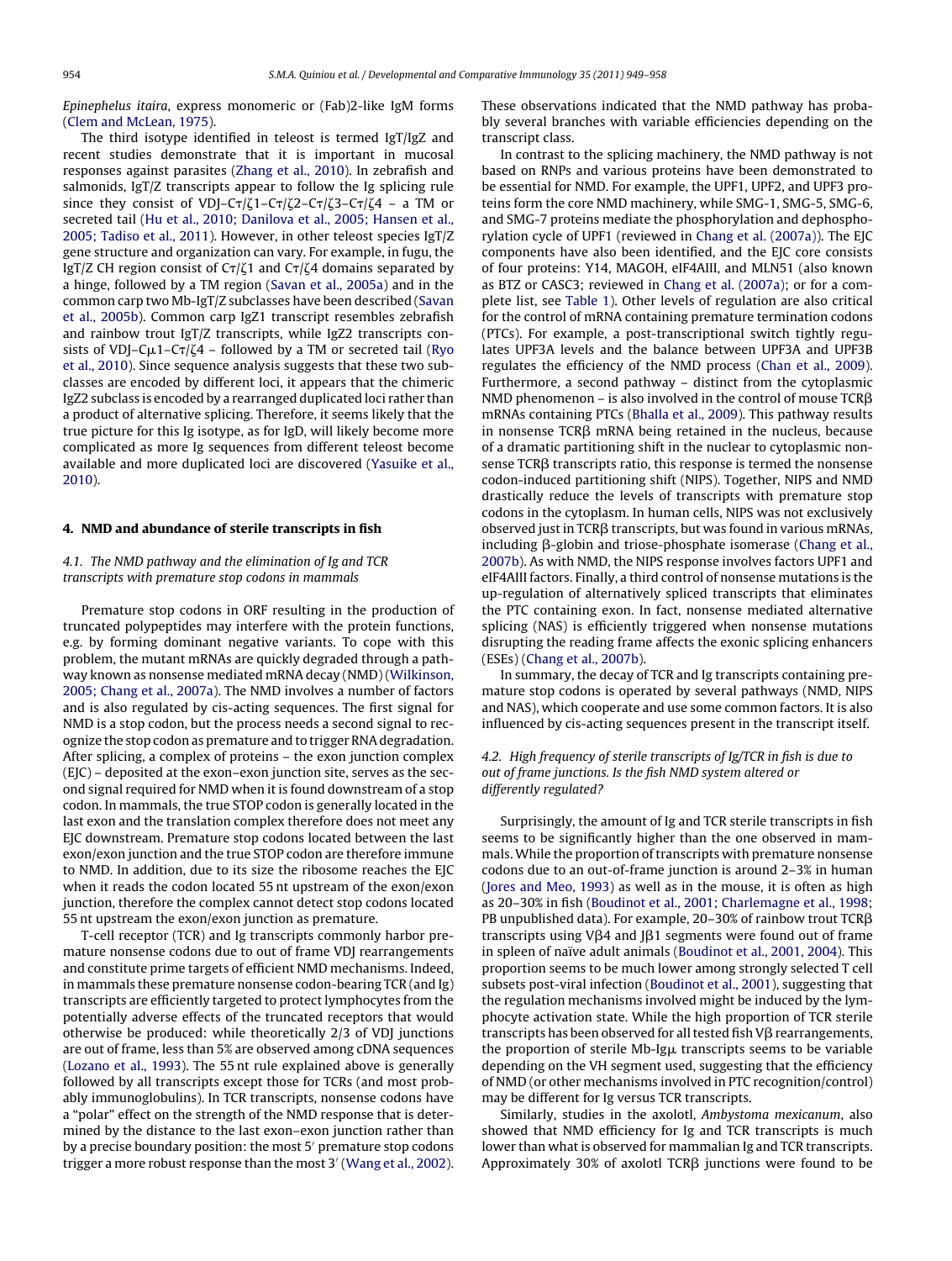#### **Table 1**

Zebrafish and stickleback orthologues of the main splice/NMD factors described in humans and mice (from Ensembl release 58, zebrafish Zv8 and stickleback BroadS1 genome assembly).

| Homo sapiens        |                       |                         |               | Danio rerio                              |                                                         | Gasterosteus aculeatus |                                                 |
|---------------------|-----------------------|-------------------------|---------------|------------------------------------------|---------------------------------------------------------|------------------------|-------------------------------------------------|
| Gene                | Function <sup>a</sup> | ID                      | Location      | ID                                       | Location                                                | ID                     | Location                                        |
| ACINUS-ACIN1        | EJC                   | NP <sub>-055792.1</sub> | 14q11.2       | ENSDARG00000054290                       | Chr2:36,399,241-<br>36,373,765                          | ENSGACG00000014063     | GroupIII-<br>2,804,742-                         |
|                     |                       |                         |               | ENSDARG00000029313                       | Chr2:                                                   |                        | 2,816,630                                       |
|                     |                       |                         |               | ENSDARG00000026842                       | 36,389,154-36,399,494<br>Chr7:24,123,858-<br>24,148,043 | ENSGACG00000019196     | GroupVII-<br>2,931,416-<br>2,945,152            |
| <b>MAGOH</b>        | NMD, EJC              | NP <sub>-002361.1</sub> | 1p34-p33      | ENSDARG00000038635                       | Chr8:21,515,227-<br>21,515,915                          | ENSGACG00000003869     | GroupVIII-<br>2,120,287-<br>2,119,007           |
|                     |                       |                         |               | Unassigned copy                          |                                                         |                        |                                                 |
| PININ-PNN           | EJC                   | BAF85268.1              | 14q21.1       | ENSDARG00000015851<br>ENSDARG00000043485 | Chr17:11,249,791-<br>11,258,822<br>Chr20:12,621,069-    | ENSGACG00000012434     | GroupXV:13,042,671-<br>13,046,138               |
|                     |                       |                         |               |                                          | 12,630,870                                              |                        |                                                 |
| SFRS18 <sup>b</sup> |                       | NP_056306.1             | 6q16.3        | ENSDARG00000069855                       | Chr16:31,477,853-<br>31,485,868                         | ENSGACG00000004989     | GroupXX:<br>3,265,741-<br>3,273,201             |
| SFRS16 <sup>b</sup> |                       | NP <sub>-008987.2</sub> | 19q13.3       | ENSDARG00000061742                       | Chr18:37,074,308-<br>37,104,039                         | ENSGACG00000009826     | GroupI: 9,749,862-<br>9,760,409                 |
| $C1$ orf $6b$       |                       | NP <sub>-064713.3</sub> | 1p36.13-p35.1 | ENSDARG0000003044                        | Chr13:44,843,051-<br>44,849,896                         | ENSGACG00000007326     | GroupXV:<br>4,313,005-                          |
| REF-ALY-THOC4       | EJC                   | NP <sub>-005773.3</sub> | 17q25.3       | ENSDARG00000077732                       | Chr3:52,819,615-<br>52,825,868                          | ENSGACG00000013328     | 4,314,429<br>GroupXI:12,858,726-<br>12,856,280  |
| SAP18               | EJC                   | NP <sub>-005861.2</sub> | 13q12.11      | ENSDARG00000057854                       | Chr9:20,622,009-<br>20,620,804                          | ENSGACG00000014077     | Group20,840,545-<br>20,841,159                  |
| SRm160-SRRM1        | EJC                   | CAH73089.1              | 1p36.11       | ENSDARG00000001244                       | Chr17:23288522-<br>23275871                             | ENSGACG00000007266     | GroupXV:<br>4,162,657-<br>4,170,605             |
| UAP56-BAT1          | EJC                   | AAP36788.1              | 6p21.3        | ENSDARG00000036069                       | Chr19:26490024-<br>26478266                             | NF                     |                                                 |
| DDX39 <sup>c</sup>  |                       | NM <sub>-005804</sub>   | 19p13.12      | ENSDARG00000006225                       | Chr1:42750400-<br>42745770                              | ENSGACG00000019335     | GroupIX:16,546,572-<br>16,549,442               |
|                     |                       |                         |               | ENSDARG00000015111                       | Chr21:12750314-<br>12768981                             | ENSGACG00000006096     | GroupXI:2,607,467-<br>2,605,426                 |
| DDX20 <sup>c</sup>  |                       | NP <sub>-009135.3</sub> | 1p21.1-p13.2  | ENSDARG00000061204                       | Chr                                                     | NF                     |                                                 |
| UPF <sub>2</sub>    | NMD,EJC               | NP <sub>-056357.1</sub> | 10p14-p13     | ENSDARG00000074658                       | 8:29010991-29027531<br>Chr: not assigned                | ENSGACG00000001080     | Group: not                                      |
| Y14-RBM8A           | NMD,EJC               | EAW71418                | 1q22          | ENSDARG00000016516                       | Chr16:43177553-<br>43170582                             | ENSGACG00000013157     | assigned<br>GroupXX:15,702,803-<br>15,704,881   |
| $SMG-5$             | <b>NMD</b>            | BAA83041.2              | 1q21.2        | ENSDARG00000041481                       | Chr16:43,402,835-<br>43,373,296                         | ENSGACG00000013142     | GroupXX:15,623,279-<br>15,633,639               |
| SMG-6               | NMD                   | NP <sub>-060045.4</sub> | 17p13.3       | ENSDARG00000075957                       | Chr10:33,893,609-                                       | ENSGACG00000020521     | GroupVII:19,484,133-                            |
|                     |                       |                         |               | ENSDARG00000075921                       | 33,868,333<br>Chr10-34282012-<br>34298894               |                        | 19,476,057                                      |
| SMG-7               | NMD                   | NP <sub>-775179.1</sub> | 1q25          | ENSDARG00000060767                       | Chr2:34,095,278-<br>34,118,081                          | ENSGACG00000001634     | Group: not<br>assigned                          |
| eIF4AIII            | NMD, EJC              | 2HYIC                   | 17q25.3       | ENSDARG00000014472                       | Chr11:43,879,541-<br>43,896,018                         | ENSGACG00000020004     | GroupIX:<br>20,154,669-                         |
| MLN51-CASC3         | NMD, EJC              | NP_031385.2             | 17q11-q21.3   | ENSDARG00000029911                       | Chr3:20,445,734-<br>20,437,098                          | ENSGACG00000015032     | 20,158,059<br>GroupXI:16,704,669-<br>16,705,192 |
| PYM-WIBG            | NMD, EJC              | NP <sub>-115721.1</sub> | 12q13.2       | ENSDARG00000046024                       | Chr8:704,851-704,532                                    | ENSGACG00000010703     | GroupXII:13,619,159-<br>13,619,281              |
| RNPS1               | NMD, EJC              | NM <sub>-080594.1</sub> | 16p13.3       | ENSDARG00000015853                       | Chr3:7,963,064-                                         | ENSGACG00000005641     | GroupV:7,047,733-                               |
|                     |                       |                         |               |                                          | 7,963,240                                               | ENSGACG00000011261     | 7.047.918<br>GroupXI:9,641,414-<br>9,644,697    |
| $SMG-1$             | <b>NMD</b>            | NP <sub>-055907.3</sub> | 16p12.3       | ENSDARG00000054570                       | Chr3-28,540,592-<br>28,508,976                          | ENSGACG00000004970     | GroupXI:572,306-<br>613,886                     |
|                     |                       |                         |               | ENSDARG00000079212                       | Chr3:28,505,367-<br>28,508,818                          |                        |                                                 |
| <b>MTOR</b>         |                       | NP <sub>-004949.1</sub> | 1p36.2        | ENSDARG00000053196                       | Chr <sub>8</sub> :<br>46,508,711-46,752,918             | ENSGACG00000004869     | GroupXII:5,335,336-<br>5,401,047                |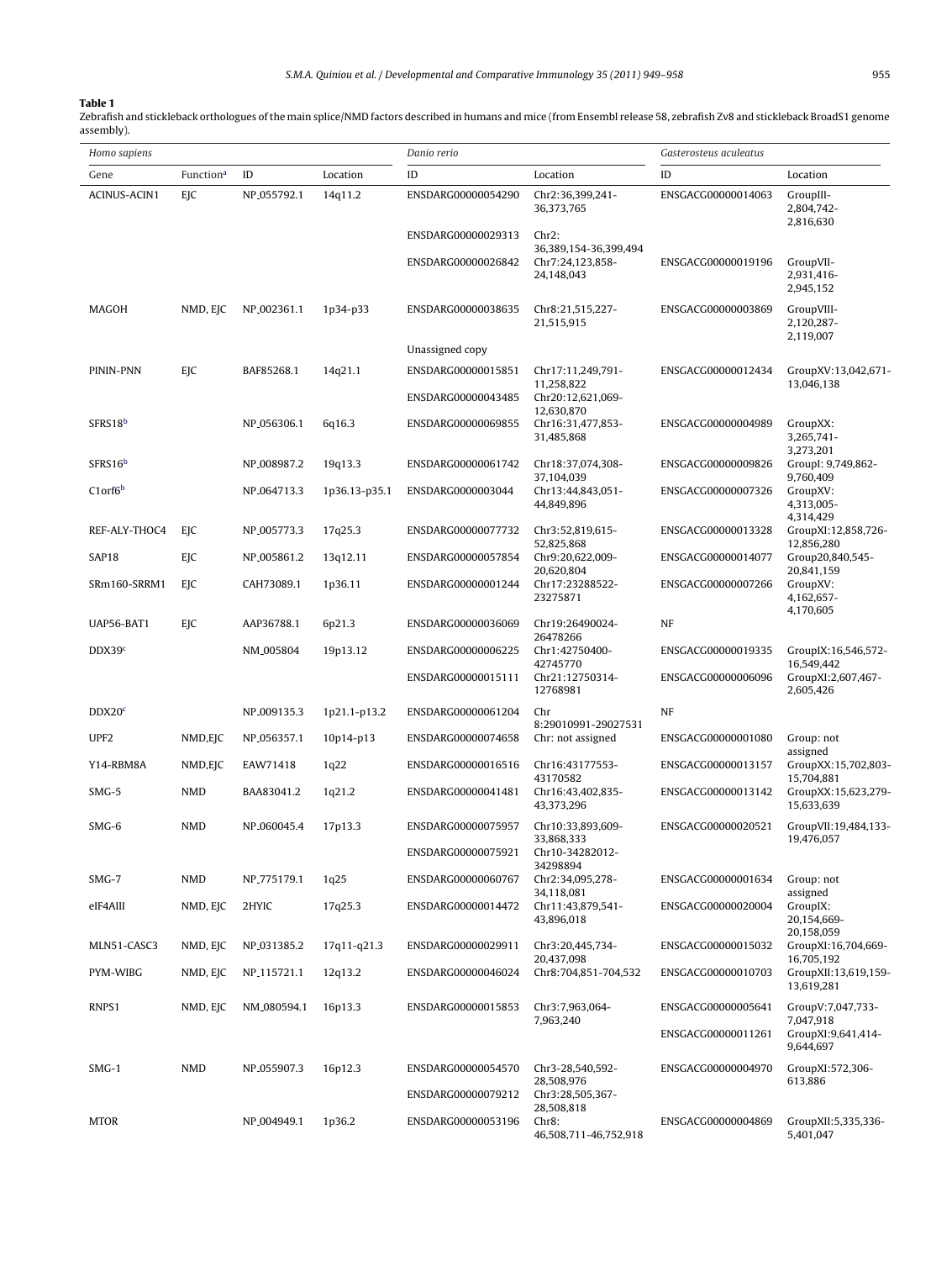Table 1 (Continued)

| Homo sapiens |                       |                         |               | Danio rerio        |                                 | Gasterosteus aculeatus |                                       |
|--------------|-----------------------|-------------------------|---------------|--------------------|---------------------------------|------------------------|---------------------------------------|
| Gene         | Function <sup>a</sup> | ID                      | Location      | ID                 | Location                        | ID                     | Location                              |
| TAP-NXF1     | EJC                   | NP <sub>-006353.2</sub> | 11q12-q13     | ENSDARG00000055076 | Chr21-28,979,765-<br>28,970,533 | ENSGACG00000016934     | GroupIV-<br>5,242,302-<br>5,248,974   |
|              |                       |                         |               | ENSDARG00000073829 | Chr14-9,305,238-<br>9,234,555   |                        |                                       |
|              |                       |                         |               | ENSDARG00000078064 | Chr14:9,234,232-<br>9,268,192   |                        |                                       |
| UPF1         | <b>NMD</b>            | BAA19664.2              | 19p13.2-13.11 | ENSDARG00000016302 | Chr2-55,618,866-<br>55,678,956  | ENSGACG00000015504     | GroupIII-<br>8,302,996-<br>8,294,138  |
|              |                       |                         |               |                    |                                 | ENSGACG00000008078     | GroupVIII-<br>9,327,826-<br>9,318,387 |
| <b>AQR</b>   |                       | NP <sub>-055506.1</sub> | 15q14         | ENSDARG00000016775 | Chr17:47,340,862-<br>47,358,381 | ENSGACG00000010437     | GroupXV:9,048,147-<br>9,086,994       |
| ZNFX1        |                       | NP <sub>-066363.1</sub> | 20q13.13      | ENSDARG00000074028 | Chr 6:<br>59,827,808-59,885,975 | ENSGACG00000006038     | GroupXVII:4531155-<br>4544248         |
| UPF3a        | NMD, EJC              | NP <sub>-075387.1</sub> | 13q34         | ENSDARG00000069297 | Chr9-35229316-<br>35219721      | ENSGACG00000001972     | GroupXVI-<br>3202482-3204459          |
| UPF3b        | NMD, EJC              | AAI21018.1              | Xq25-q26      | ENSDARG00000000489 | Chr14-34697643-<br>34687954     | ENSGACG00000017435     | GroupIV-6674465-<br>6676457           |

NF, not found.

<sup>a</sup> As defined by Chang et al. (2007a).

**b** Paralog of PININ as such potentially involved in EJC.

 $\,^{\rm c}$  Paralog of UAP56-BAT1 as such potentially involved in EJC.

defective at all stages of development (Golub et al., 1997). Also, approximately 25% of the Ig $\mu$  junctions were out of frame in three and a half month old animals, while most rearrangements were in frame in 10 and 24 month-old animals, showing that the control of the NMD can change during the development and is different in B and T lymphocytes (Kerfourn et al., 1996). These findings suggest that NMD efficiency is much lower for Ig and TCR transcripts in ectothermic vertebrates than it is in human and mouse, with the effect being more pronounced for TCR than Ig transcripts.

Together, the above observations may be explained by the particularities of the splicing/NMD machinery in fish and amphibians. Since teleosts have been subjected to one or more rounds of global genome duplication(s) during their evolution, the repertoire of splicing factors may be more diverse than that found in mammals.Moreover, a recent comprehensive study shows that although U12 introns are generally well conserved in vertebrates, there is already a significant divergence between fish and eutherians (Lin et al., 2010). Thus, to gain an insight into the splicing/NMD machinery in fish, we searched the zebrafish and stickleback databases (Ensembl assemblies, Stickleback v1.0 and zebrafish Zv8, release 58) for orthologs of the main splice/NMD factors that have been identified in humans and mice (Table 1). At first glance, the resulting preliminary list suggests that the genes involved in splicing and/or NMD are generally highly conserved and are found as single copies in the genome. However, there are two or three copies of a few genes, e.g. ACIN1, PNN, DDX39, SMG-6, SMG-1, NXF1 and UPF1 but there is no clear amplification/diversification of these genes. Here it should be noted that most of the duplications are found in the zebrafish and are not retrieved in the stickleback. Therefore, because the ancestral fish genome has been subjected to global genome duplication(s), it appears that the duplicated copies have been generally eliminated to maintain a canonical machinery.

Since the spliceosome is a RNP-based machinery, snRNAs are probably also involved in the NMD, either directly or indirectly. The snRNAs involved in the splicing machinery are encoded at several sites in the human genome. For example, the snRNA U2 locus represents arrays of repeat with one gene in each unit and present in variable numbers. It is therefore rather difficult to get a precise idea of the number of genes encoding the snRNAs from

the fish genome sequences available. However, while a number of very close counterparts can be found for snRNAs U1, U2, U6, it seems that close homologs of the snRNAs U4, U5, U12, are missing in both zebrafish and stickleback.<sup>2</sup> This observation needs to be confirmed, but may provide a starting point to dissect the differences between the mammalian and teleost splicing/NMD machineries.

#### **5. Conclusion**

The structure of the IgM H chain is very conserved among most vertebrates and consists of four  $C\mu$  domains in both Mb-IgM and S-IgM forms. One exception is found in most teleosts where the splicing pattern produces Mb-IgM with three C $\upmu$  domains. The frequency of unusual or alternative splicing of Igµ transcripts does not seem to follow the variations of alternative splicing observed in the global transcriptome of diverse fish species: the average frequency of alternative splicing is rather low in the large zebrafish genome which contains many duplicated regions and genes and very high in the compact pufferfish genome (Lu et al., 2010), but the same IgµM versus IgµS splicing pathway has been found in both species. Only a few species make an exception to this rule: (1) in different lineages of ancient fishes, Mb-IgM chains may contain different numbers of  $C\mu$  domains due to diverse splicing pathways. Such diversity of Mb-IgM forms could constitute an additional level of regulation of their effector functions, i.e. each H chain could play a definite role in antigen capture and presentation, in complement activation and in B cell maturation; (2) in Notothenioids, two new exons located between  $C\mu 4$  and TM1 have been

<sup>2</sup> In their detailed study showing the coregulation of different spliceosome components in zebrafish, Trede et al. show Northern blot experiments using probes specific to U4 and U6. The corresponding zebrafish sequences are not available, but the probes detected signals with all expected characteristics (Trede, N.S., Medenbach, J., Damianov, A., Hung, L.H., Weber, G.J., Paw, B.H., et al., 2007. Network of coregulated spliceosome components revealed by zebrafish mutant in recycling factor p110. Proc. Natl. Acad. Sci. U.S.A. 104, 6608–6613). The lack of homologous sequences in the current assembly may therefore be due to the incompleteness of the genomic data.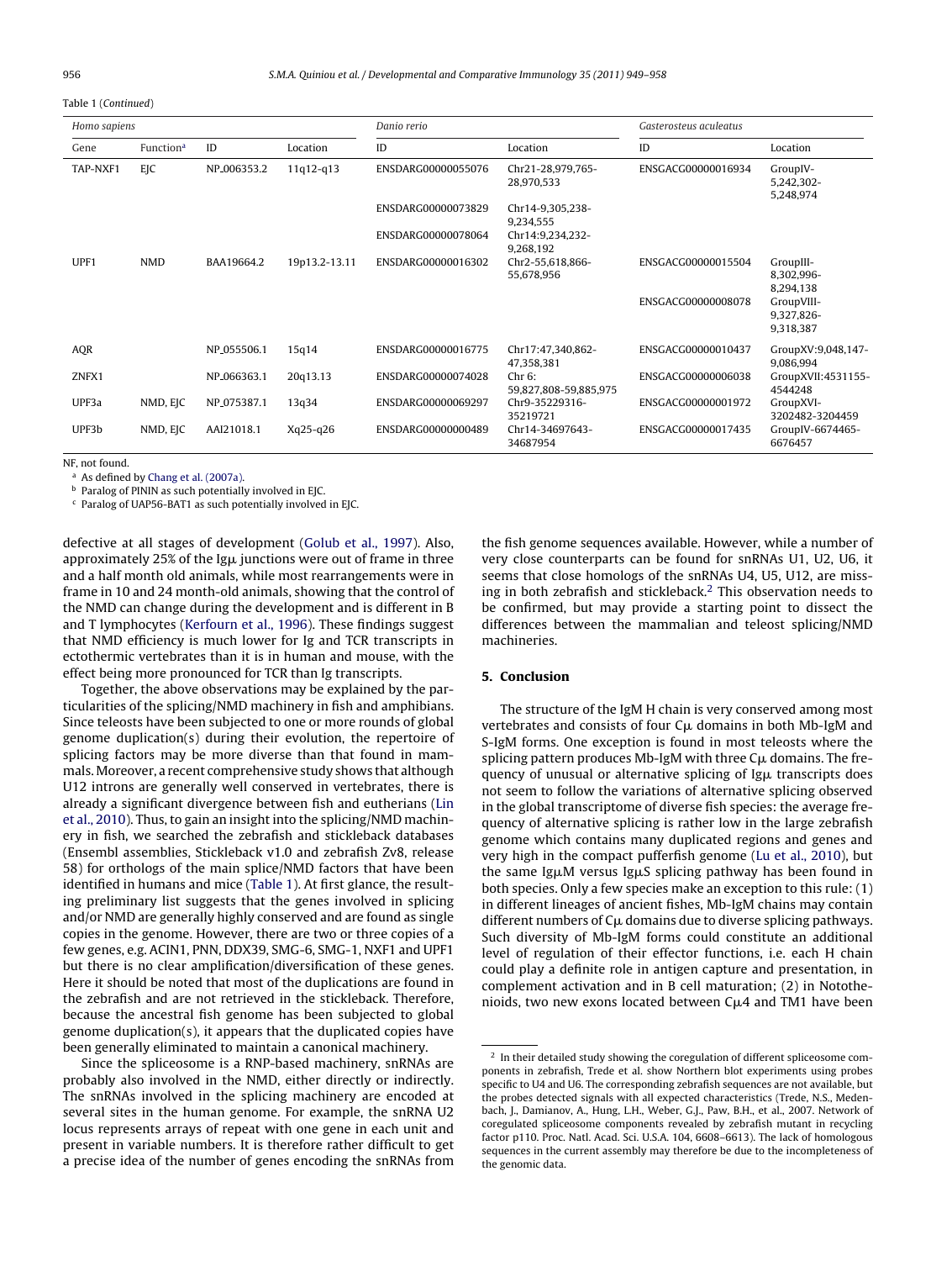acquired by the locus and are integrated into the Mb-Igµ transcript. This diversity of splicing of Mb-IgM transcripts may represent a response to particular selection pressures towards isotypic diversification. However, the gain of exons observed in Notothenioids is not necessarily due to of an adaptive phenomenon to the cold water of the Antarctic ocean, but may also be a consequence of genomic events leading to modifications of the splicing machinery. Such an explanation is probably involved – at least in part – in the pattern observed in the ancient fish lineages, holosteans and chondrosteans. Thus, the global duplication which occurred in the beginning of fish evolution as well as the later one(s) – for example in sturgeons – may explain the modifications of the splicing mechanisms. How did this diversification of splicing pathways occur in ancient fishes and lead to the CH3→TM1 pattern present in all teleosts? A frequent explanation for switch from constitutive to alternative splicing seems to be the relaxation of the 5 end of an exon, followed by fixation of an exonic splicing regulatory sequence (Lev-Maor et al., 2007), a motif that is conserved from fish to mammals. It would be interesting to test this type of hypothesis using Igµ transcripts of ancient fishes, but the genomic sequences of the Ig  $\mu/\delta$  loci required for such an analysis are not yet available for holosteans, chondrosteans and other ancient fish lineages. In addition, a different evolution of the repertoires of splicing factors and Short RNAs participating in the spliceosome may have also contributed to the diversification of the splicing patterns.

While diverse Mb-Igµ transcripts are observed in certain fish species due to unusual splicing pathways, it appears that it is not in general the case for the Ig<sub>o</sub> transcripts. However, the structure of the IgD H chain is highly variable between the different groups of vertebrates (in the number of  $C\delta$  domains and presence or absence of hinge) due to various patterns of partial duplication of the IgD locus during evolution. In this context suggesting a selection pressure towards diversification of IgD, it was somewhat surprising not to observe an additional diversity of Igo transcripts due to alternative splicing in fishes. Basically, the available data indicate that only one membrane bound and one secreted IgD H chain need to be produced in each fish species, of which the structure is adapted specifically to each teleost group. This also appears to hold true in other vertebrates. The only exception to this has been observed in sharks, skates and lungfish where the constant part of IgD-like IgW H chain is diversified through alternative splicing (Ohta and Flajnik, 2006).

While the general characteristics of splicing regulation in a genome may be determined by its global and structural properties – such as length and degree of duplication – the Ig splicing appears to have evolved under a strong selective constraint linked to the isotype functional specialization. This evolution led to very different patterns for each isotype: the IgM have a well conserved structure among vertebrates, while the IgD was subjected to lineage specific diversification. The different selection pressures exerted on IgD and IgM remains to be precisely understood, but the diverse splicing patterns appear as an additional pathway which may give rise to further isotypic diversity from the genetic potential defined by the evolution of the locus.

Additionally, the processing of the Ig transcripts meets another level of complexity due to the V–D–J recombination which generates a large amount of RNA containing premature STOP codons. The mechanisms leading to the degradation of these "sterile" transcripts are tightly connected to the splicing machinery. Therefore, the regulation of the isotypic diversity by splicing probably exerts significant constraints on the evolution of the NMD and related pathways. The particular features of the fish NMD and splicing for Ig transcripts thus provide an extraordinary model to dissect both the plasticity and the connection of these processes in their genomic and evolutionary context.

#### **Acknowledgements**

We thank Louis du Pasquier for discussions and critical reading of the manuscript. This work was supported by Institut National de la Recherche Agronomique.

#### **References**

- Abney, E.R., Parkhouse, R.M., 1974. Candidate for immunoglobulin D present on murine B lymphocytes. Nature 252, 600–602.
- Adachi, M., Kurihara, Y., Nojima, H., Takeda-Shitaka, M., Kamiya, K., Umeyama, H., 2003. Interaction between the antigen and antibody is controlled by the constant domains: normal mode dynamics of the HEL-HyHEL-10 complex. Protein Sci. 12, 2125–2131.
- Aparicio, S., Chapman, J., Stupka, E., Putnam, N., Chia, J.M., Dehal, P., et al., 2002. Whole-genome shotgun assembly and analysis of the genome of Fugu rubripes. Science 297, 1301–1310.
- Barash, Y., Calarco, J.A., Gao, W., Pan, Q., Wang, X., Shai, O., et al., 2010. Deciphering the splicing code. Nature 465, 53–59.
- Batista, F.D., Efremov, D.G., Burrone, O.R., 1996. Characterization of a second secreted IgE isoform and identification of an asymmetric pathway of IgE assembly. Proc. Natl. Acad. Sci. U.S.A. 93, 3399–3404.
- Bengten, E., Leanderson, T., Pilstrom, L., 1991. Immunoglobulin heavy chain cDNA from the teleost Atlantic cod (Gadus morhua L.): nucleotide sequences of secretory and membrane form show an unusual splicing pattern. Eur. J. Immunol. 21, 3027–3033.
- Bengten, E., Quiniou, S.M., Stuge, T.B., Katagiri, T., Miller, N.W., Clem, L.W., et al., 2002. The IgH locus of the channel catfish, Ictalurus punctatus, contains multiple constant region gene sequences: different genes encode heavy chains of membrane and secreted IgD. J. Immunol. 169, 2488–2497.
- Bengten, E., Quiniou, S., Hikima, J., Waldbieser, G., Warr, G.W., Miller, N.W., et al., 2006. Structure of the catfish IGH locus: analysis of the region including the single functional IGHM gene. Immunogenetics 58, 831–844.
- Bhalla, A.D., Gudikote, J.P., Wang, J., Chan, W.K., Chang, Y.F., Olivas, O.R., et al., 2009. Nonsense codons trigger an RNA partitioning shift. J. Biol. Chem. 284, 4062–4072.
- Blattner, F.R., Tucker, P.W., 1984. The molecular biology of immunoglobulin D. Nature 307, 417–422.
- Boudinot, P., Boubekeur, S., Benmansour, A., 2001. Rhabdovirus infection induces public and private T cell responses in teleost fish. J. Immunol. 167, 6202–6209.
- Boudinot, P., Bernard, D., Boubekeur, S., Thoulouze, M.I., Bremont, M., Benmansour, A., 2004. The glycoprotein of a fish rhabdovirus profiles the virus-specific T-cell repertoire in rainbow trout. J. Gen. Virol. 85, 3099–3108.
- Brites, D., McTaggart, S., Morris, K., Anderson, J., Thomas, K., Colson, I., et al., 2008. The Dscam homologue of the crustacean Daphnia is diversified by alternative splicing like in insects. Mol. Biol. Evol. 25, 1429–1439.
- Campbell, K.S., Backstrom, B.T., Tiefenthaler, G., Palmer, E., 1994. CART: a conserved antigen receptor transmembrane motif. Semin. Immunol. 6, 393–410.
- Chan, W.K., Bhalla, A.D., Le Hir, H., Nguyen, L.S., Huang, L., Gecz, J., et al., 2009. A UPF3-mediated regulatory switch that maintains RNA surveillance. Nat. Struct. Mol. Biol. 16, 747–753.
- Chang, Y.F., Imam, J.S., Wilkinson, M.F., 2007a. The nonsense-mediated decay RNA surveillance pathway. Annu. Rev. Biochem. 76, 51–74.
- Chang, Y.F., Chan, W.K., Imam, J.S., Wilkinson, M.F., 2007b. Alternatively spliced Tcell receptor transcripts are up-regulated in response to disruption of either splicing elements or reading frame. J. Biol. Chem. 282, 29738–29747.
- Charlemagne, J., Fellah, J.S., De Guerra, A., Kerfourn, F., Partula, S., 1998. T-cell receptors in ectothermic vertebrates. Immunol. Rev. 166, 87–102.
- Clem, L.W., McLean, W.E., 1975. Phylogeny of immunoglobulin structure and function. VII. Monomeric and tetrameric immunoglobulins of the margate, a marine teleost fish. Immunology 29, 791–799.
- Coscia, M.R., Varriale, S., De Santi, C., Giacomelli, S., Oreste, U., 2010. Evolution of the Antarctic teleost immunoglobulin heavy chain gene. Mol. Phylogenet. Evol. 55, 226–233.
- Danilova, N., Bussmann, J., Jekosch, K., Steiner, L.A., 2005. The immunoglobulin heavy-chain locus in zebrafish: identification and expression of a previously unknown isotype, immunoglobulin Z. Nat. Immunol. 6, 295–302.
- Dong, Y., Taylor, H.E., Dimopoulos, G., 2006. AgDscam, a hypervariable immunoglobulin domain-containing receptor of the Anopheles gambiae innate immune system. PLoS Biol. 4, e229.
- Edholm, E.S., Bengten, E., Stafford, J.L., Sahoo, M., Taylor, E.B., Miller, N.W., et al., 2010. Identification of two IgD+ B cell populations in channel catfish, Ictalurus punctatus. J. Immunol. 185, 4082–4094.
- Edwalds-Gilbert, G., Veraldi, K.L., Milcarek, C., 1997. Alternative poly(A) site selection in complex transcription units: means to an end? Nucleic Acids Res. 25, 2547–2561.
- Gambon-Deza, F., Espinel, C.S., 2008. IgD in the reptile leopard gecko. Mol. Immunol. 45, 3470–3476.
- Goding, J.W., Layton, J.E., 1976. Antigen-induced co-capping of IgM and IgD-like receptors on murine B cells. J. Exp. Med. 144, 852–857.
- Golub, R., Fellah, J.S., Charlemagne, J., 1997. Structure and diversity of the heavy chain VDJ junctions in the developing Mexican axolotl. Immunogenetics 46, 402–409.